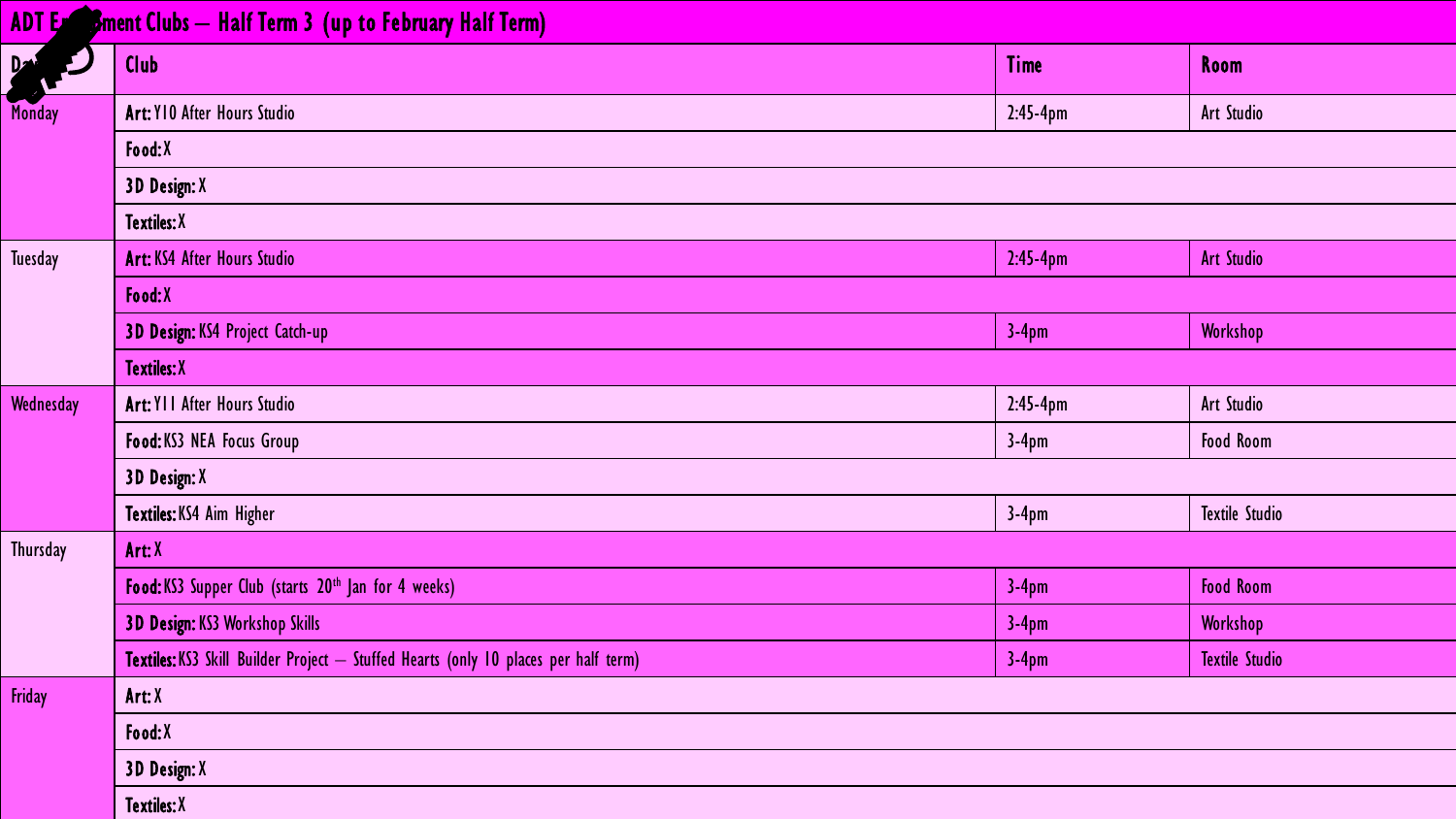$$
\boldsymbol{\mathscr{D}}
$$

Art: After-hours Studio

Monday – **Year 10 only session: 2.45 – 4pm**

### Tuesday – **Year 10 and Year 11: 2.45 – 4pm**

## Wednesday – **Year 11 only session: 2.45 – 4pm**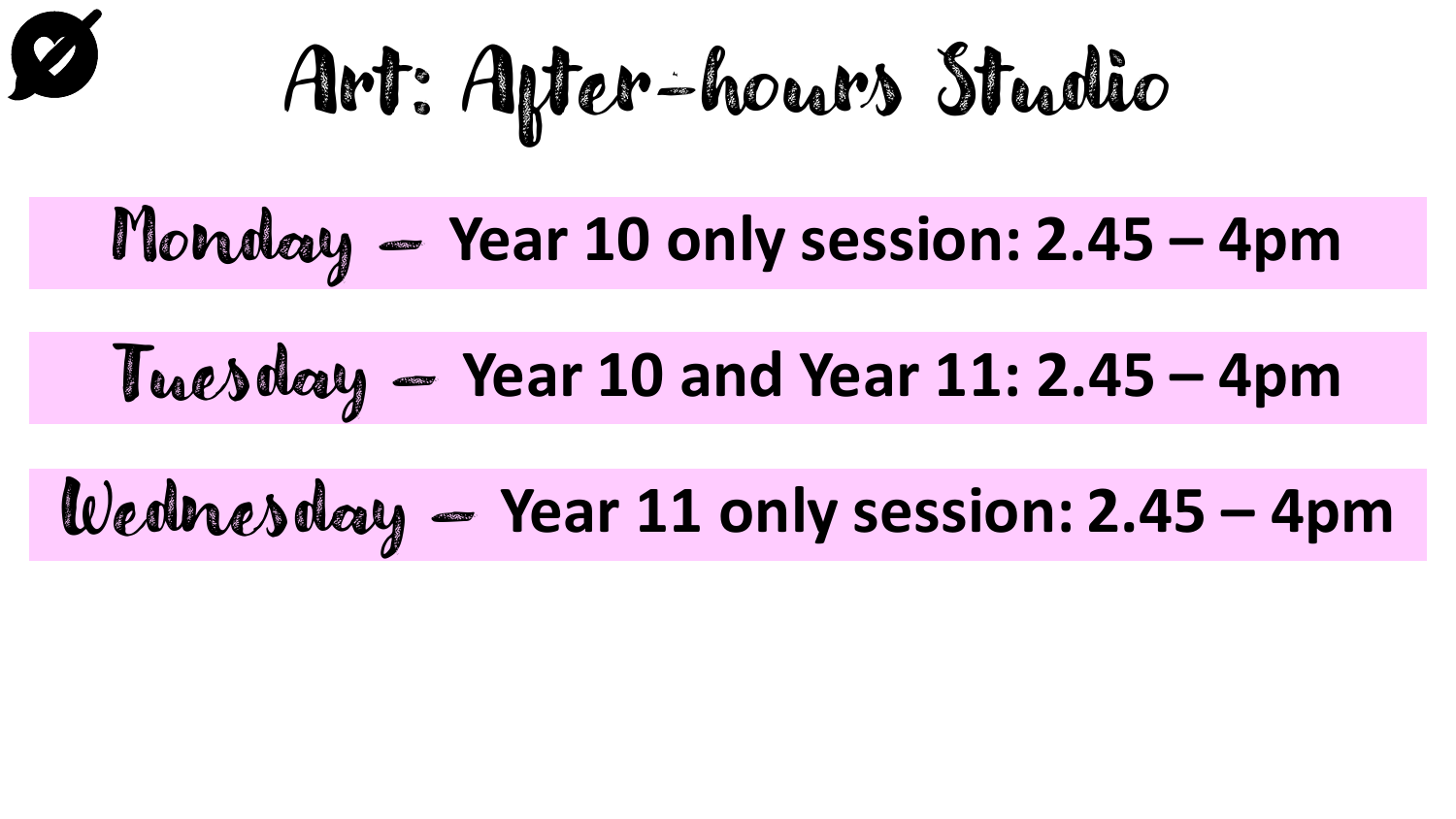# Food Preparation and Nutrition: Building Skills

#### Wednesday – **KS4 NEA Focus: 3–4pm**

Thursday – **Supper Club: 3-4pm Starting 20th January for a 4 week rotation**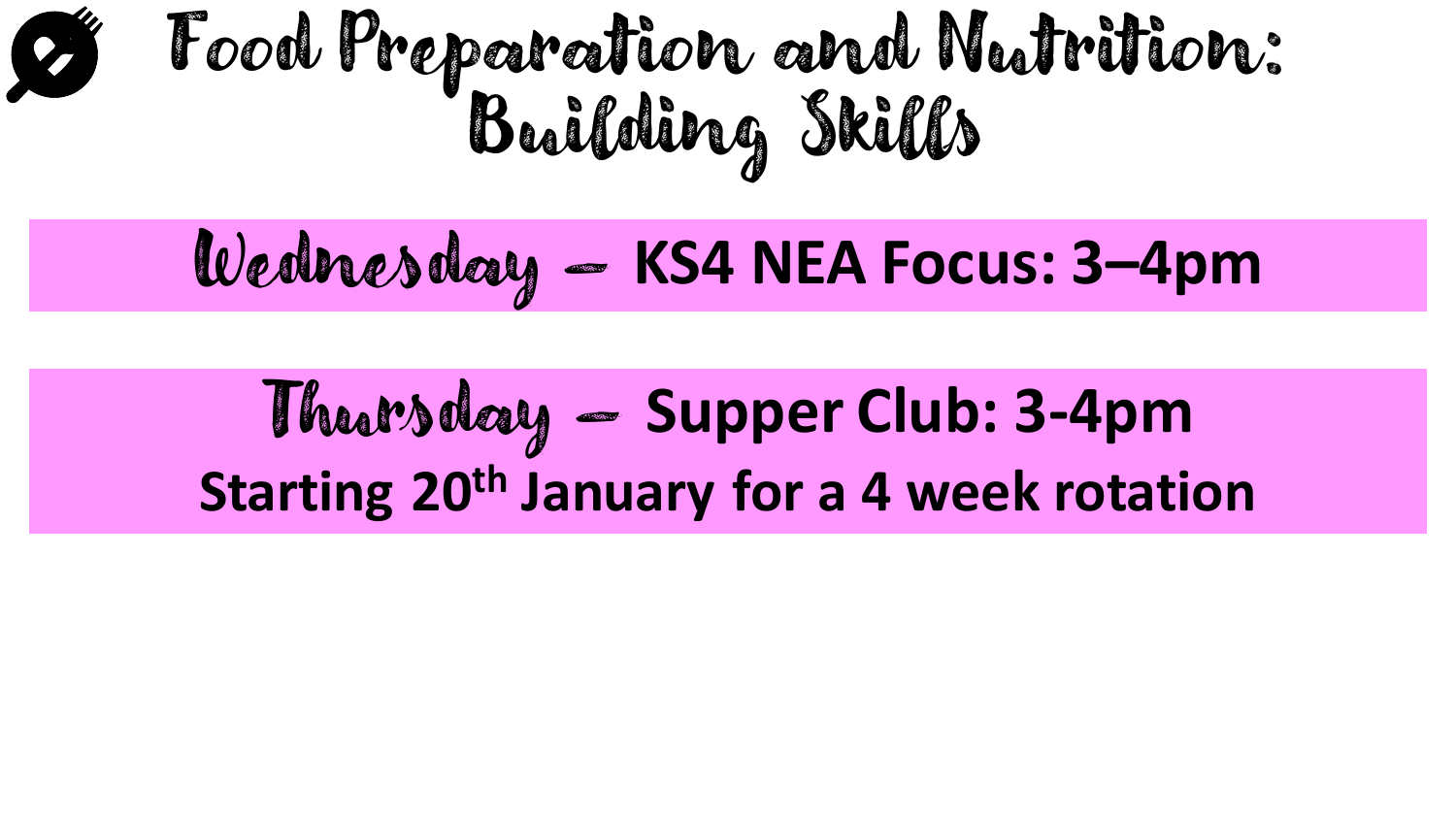

3D Design: After-hours

#### Tuesday – **Year 10/11 Project Catch-Up: 3–4pm**

## Thursday – **Year 7/8/9 Workshop Skills: 3–4pm**